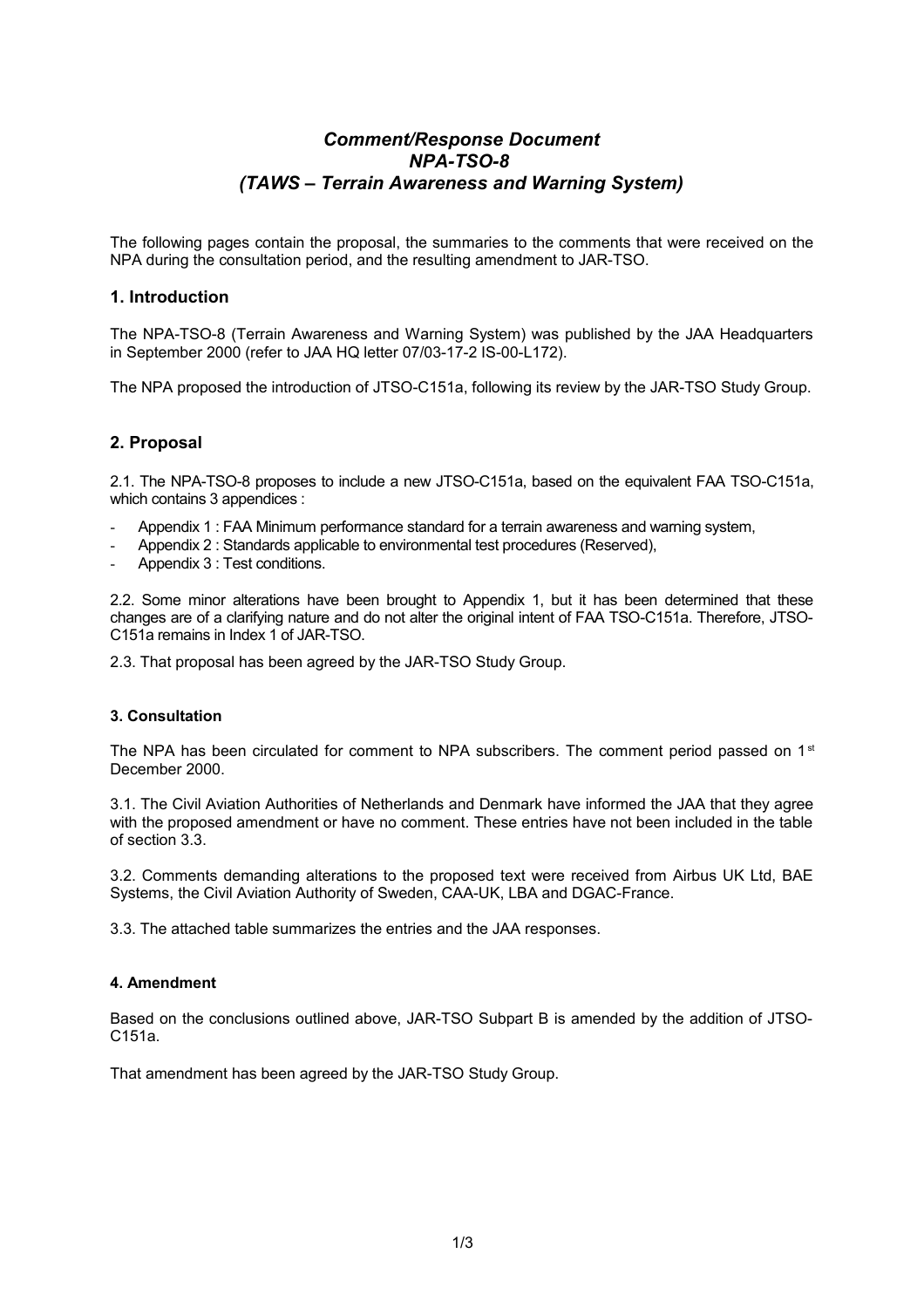| Para. | .<br>. <del>.</del><br>sitior | ∖t/comment<br>. tex | anization<br>1ra | .<br>∙ponsc<br>$\ddotsc$ |
|-------|-------------------------------|---------------------|------------------|--------------------------|

|                 | General                     | Comment                    | The CAA feels the NPA is premature, and that it should be $\overline{)$ CAA-UK<br>withdrawn, then re-submitted to the whole JAR-TSO SG<br>once WG44 has had the opportunity to deliberate over the<br>FAA TSO-C151a. |                    | Noted. However, the JTSO SG has to<br>proceed with the current version, but will<br>take account of the need for a better<br>harmonisation with the FAA expressed by<br>the commentor. |
|-----------------|-----------------------------|----------------------------|----------------------------------------------------------------------------------------------------------------------------------------------------------------------------------------------------------------------|--------------------|----------------------------------------------------------------------------------------------------------------------------------------------------------------------------------------|
| 2               | General                     | Comment                    | Some tables are to an old standard and do not reflect the CAA-UK<br>present standards used.                                                                                                                          |                    | Noted. See response to comment 1.                                                                                                                                                      |
| 3               | § 3.2.1                     | Propose<br>different text  | Propose to review the wording "Hazardously misleading CAA-UK<br>information"                                                                                                                                         |                    | Accepted in principle.                                                                                                                                                                 |
| 4               | § 3.2.1                     | Propose<br>different text  | Replace "is considered a major failure condition" by "should   DGAC-F<br>be shown to be improbable (i.e. <10-5 per flight hour)"                                                                                     |                    | Accepted.                                                                                                                                                                              |
| 5               | § 3.2.1                     | Propose<br>different text  | Propose to replace "Hazardously misleading information" by LBA<br>"Misleading information"                                                                                                                           |                    | Accepted.                                                                                                                                                                              |
| 6               | Several                     | Propose<br>different text  | Replace "TERPS" by "ICAO PANS OPS", and "TCAS" by DGAC-F<br>"ACAS"                                                                                                                                                   |                    | "TCAS" replaced by "ACAS".<br>It is proposed to keep the term "TERPS",<br>because it is not totally similar to PANS<br>OPS.                                                            |
|                 | Several                     | Propose<br>different text  | Delete all references to Class B equipment                                                                                                                                                                           | DGAC-F             | Rejected. The FAA TSO requires the class<br>B equipment to be called up.                                                                                                               |
| 8               | Appendix 1<br>$-$ Title     | Propose<br>different text  | Propose to replace "FAA Minimum performance standard"<br>with "FAA/JAA Minimum performance standard".                                                                                                                | Airbus UK Ltd      | Accepted in principle (see comment 10).                                                                                                                                                |
| 9               | Appendix 1<br>$-$ Title     | Propose<br>different text  | Delete "FAA" in the title                                                                                                                                                                                            | DGAC-F             | Accepted in principle (see comment 10).                                                                                                                                                |
| 10              | Appendix 1<br>$-$ Title     | Propose<br>additional text | Propose to add "As amended by JAA" at the end of the title.                                                                                                                                                          | LFV-Sweden         | Accepted.                                                                                                                                                                              |
| 11              | Appendix 1<br>$-$ § 1.3.e.6 | Propose<br>different text  | Delete "or nearest runway elevation"                                                                                                                                                                                 | <b>DGAC-F</b>      | Rejected. These words appear in the<br>product specifications of enhanced GPWS<br>(Mark V and VII).                                                                                    |
| 12 <sup>2</sup> | Appendix 1<br>$-$ § 3.3.d   | Comment                    | Does the reference to JTSO-2C87 meet the intent of the LBA<br>FAA reference to TSO-C67?                                                                                                                              |                    | Noted. It has been decided to introduce<br>JTSO-2C87 instead of FAA TSO-C67<br>because TSO-C67 was deemed obsolete<br>by JAA experts.                                                  |
| 13              | Appendix 1<br>$-$ § 4.10    | Comment                    | Satisfying this requirement appears to infringe the patent                                                                                                                                                           | <b>BAE Systems</b> | Noted. That item can not be dealt with by<br>the JAR-TSO SG but will be submitted to<br>Central JAA.                                                                                   |
| 14              | Appendix 1<br>$-S$ 4.10.a   | Propose<br>different text  | Replace existing Table 4.2 with a new one                                                                                                                                                                            | <b>DGAC-F</b>      | Noted. See comment 13.                                                                                                                                                                 |